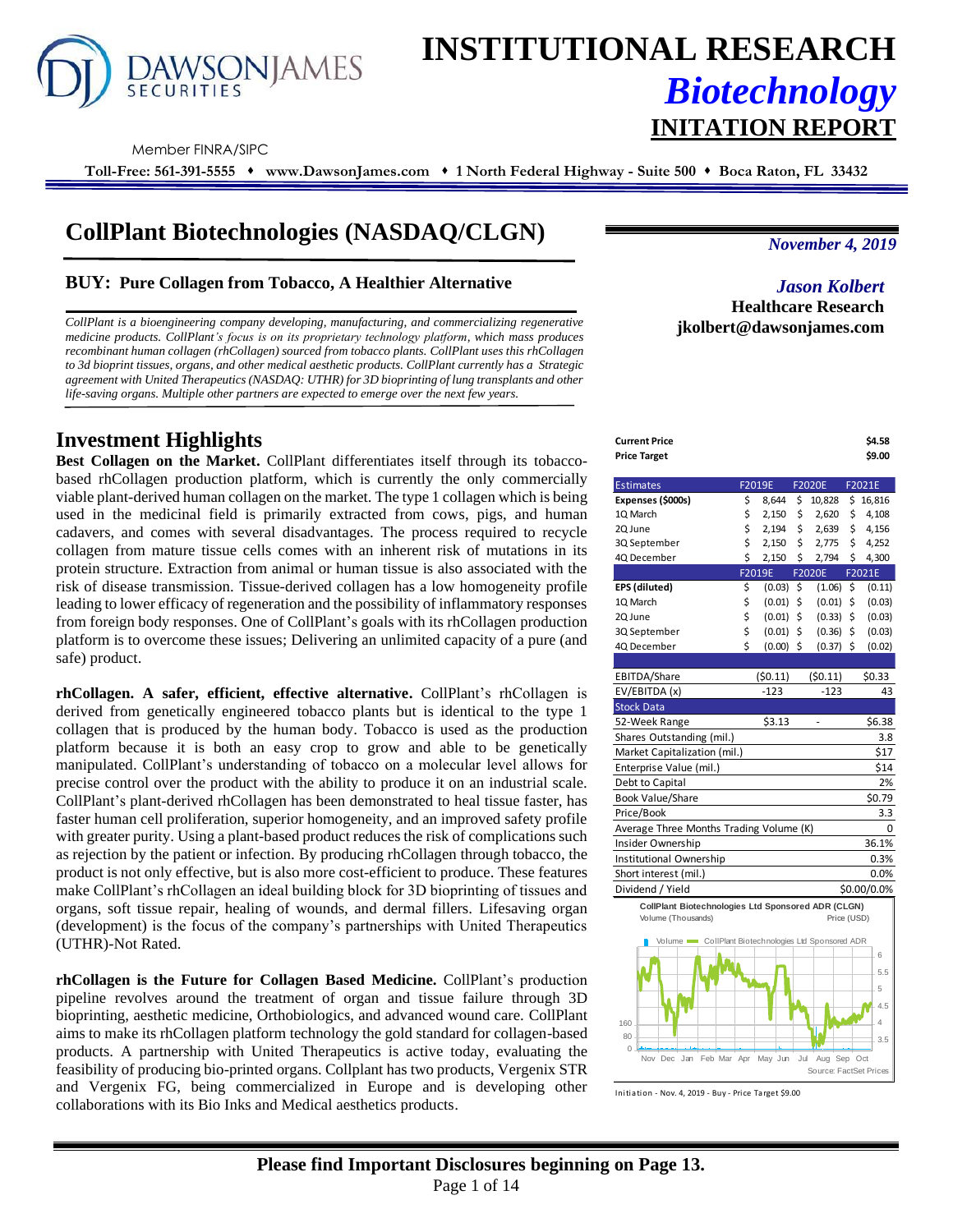

**Bio Ink with United Therapeutics – The Dream of the Future** – **Organ Creation**. In 2018, CollPlant announced a collaboration agreement with United Therapeutics. The deal terms were \$5M in an upfront payment and up to \$39M in milestone and option payments. Two key catalysts coming up next year involve United's efforts to product Collagen in the U.S. and expansion of the original agreement to up to three more organs. We assume the two milestones represent double-digit payments in the millions.

**Dermal Filler Too**. In the first quarter of 2019, CollPlant supplied their first dermal filler order into the aesthetic market, through their anti-wrinkling treatment made with hyaluronic acid and their plant-based tissue regenerating rhCollagen. In order to establish quicker regulatory approval of the rhCollagen technology platform worldwide, CollPlant plans on first gaining exposure from Vergenix STR, Vergenix FG, and their CE marking in the EU, with an eye towards U.S. expansion as partnerships and capital allow. We see the potential for another major partnership to occur in this area that would be at least as big, but likely larger, than the initial partnership with United Therapeutics.

**The Vergenix Products: Tendon & Wound Healing**. Vergenix STR is a soft tissue repair matrix that was designed for mixing with PRP to form a scaffold with delayed degradation and enhanced retention to the injury site in order to enable a localized, prolonged therapeutic effect. Vergenix STR is intended for treatment of tendinopathy. Vergenix FG is a product designed for treating chronic diabetic and venous wounds, pressure ulcers, traumatic injuries and surgical wounds, all of which are a major challenge faced by patients and physicians. To heal them, the body needs to generate new tissue through the utilization of its own natural resources, which are often lacking. Vergenix FG is an advanced wound care product based on the company's rhCollagen technology. Vergenix STR and Vergenix FG both received CE marking certification in late 2016, allowing them to be marketed in the EU and distributed by local manufacturers. Vergenix STR was picked up by Arthrex, a large European manufacturing company, and relabeled ACP tendo for distribution purposes. Both Vergenix products have also begun to see sales in the middle east, India, and some African countries.

**Multi-billion Dollar Market Potential:** The annual market size for CollPlant's products is large, in the blockbuster size but it will take time. We see Bio-Ink as having enormous potential. We acknowledge that it's been a futuristic idea portrayed in movies as the stuff of science fiction, but we see it becoming a reality over the coming decade. In the interim period the company must penetrate traditional collagen markets from the use of collagen for dermal fillers in aesthetics, wound care, and specific medical applications (tendons) represented by the Vergenix series of products. To realize this the company must continue to validate its products, the economics, and attributes and work to build partnerships with established players in the respective markets.

**Valuation:** We model CollPlant's rhCollagen technology platform in the 3D bioprinting, aesthetic, and advanced wound care markets. We use varying probabilities for each indication ranging from just 10% to 30% that our sales goals can be achieved. The models then flow into our income statement which is projected out to 2030. On top of these therapeutic success probabilities, we apply a discount rate (r) of 30% (our highest rate for emerging growth companies), and we assume additional capital raises (dilution) in our final share count. We then apply these projections into our Free Cash Flow to the firm or FCFF, discounted EPS or dEPS , and sum-of-the-parts or SOP models, which are equal-weighted, averaged and rounded to the nearest whole number to derive our 12-month price target.

**Risk Factors:** These include Clinical Risk, Partnership Risk, Investment and Financial Risk, Regulatory Risk, Market Share Risk, and Legal and Commercial Risks.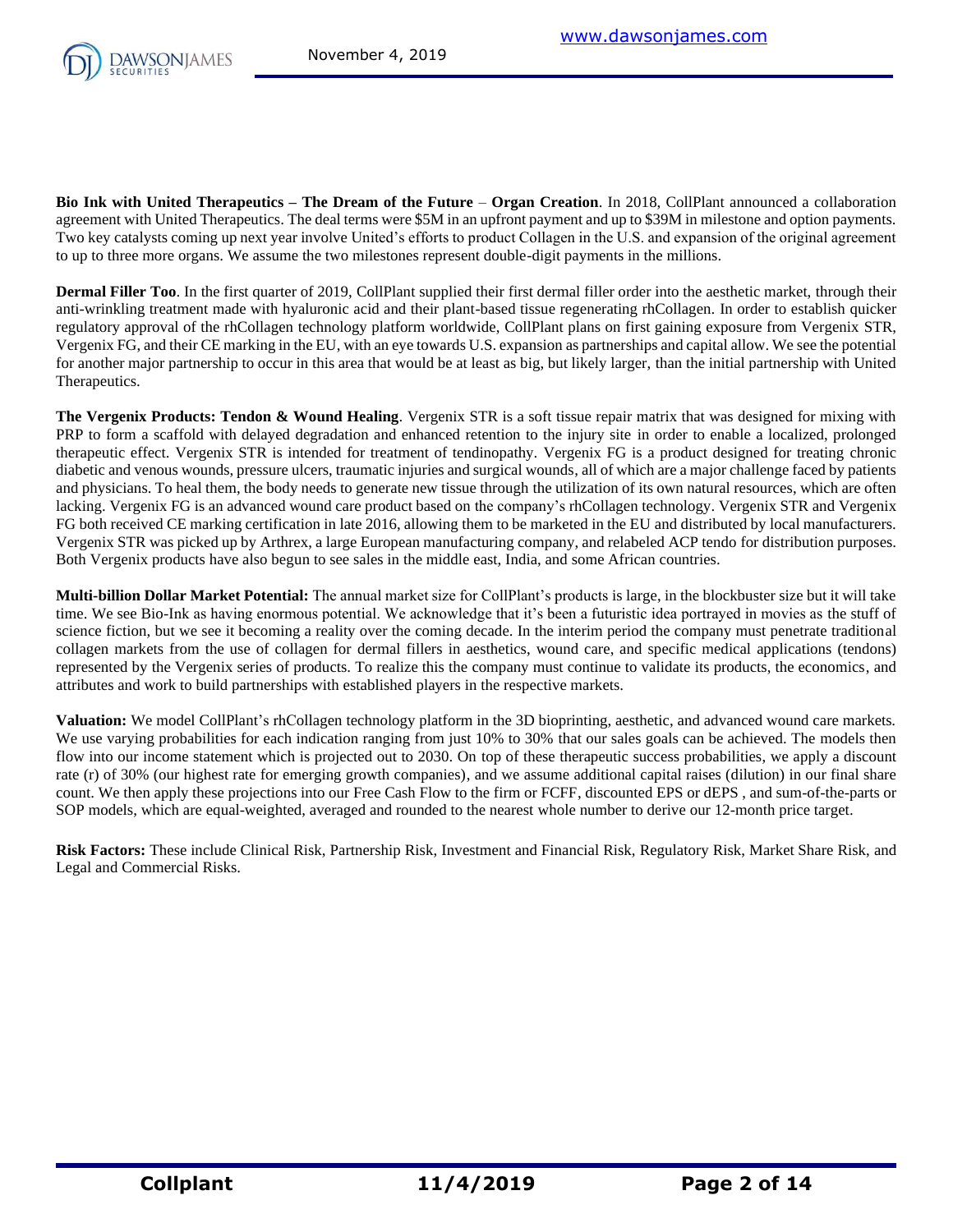

**Company Overview:** CollPlant is a regenerative medicine company with headquarters located in Rehovot, Israel. Currently in the commercial and developmental phase of production, CollPlant focuses on using recombinant human collagen, sourced from tobacco plants, to aid in tissue repair and organ manufacturing. Currently, production focuses on three-dimensional bioprinting of tissues and organs, dermal fillers in the aesthetic market, orthobiologics, and the advanced wound care markets. On the market, CollPlant has three commercially viable products; BioInk as their proprietary biomaterial for 3D printing, VergenixSTR for soft tissue repair, and Vergenix FG for chronic wound treatment. CollPlant is unique in the regenerative medicine field in that they are the only company with a commercially viable technological platform for the production of genetically engineered or recombinant human collagen. Their type 1 recombinant collagen differs from the competition because it is derived from a plant source instead of animal or cadaver tissue and shows an identical resemblance to the type 1 collagen produced by the human body. The advantages of their proprietary molecule include improved rate of regeneration and proliferation, high homogeneity, and reduced risk of immune response from infection or foreign bodies. CollPlant plans to harness the unique properties of their rhCollagen and to position it as the "gold standard" of the collagen/biomaterial market. On the production and distributing side of the company, management has aligned several strategic partnerships and agreements with significant manufacturing and distributing partners. In Europe, CollPlant partnered with Athrex in Berlin, Germany, for mass-scale distribution of Vergenix STR. In the U.S., CollPlant has an agreement with United Therapeutics for Befinit, Germany, for mass-scale distribution of Vergentx STR. In the U.S., Commant has an agreement with United Therapeutics for<br>global licensing and commercialization of Bio Ink for the development of organs such as lung

#### **Exhibit 1. Catalysts**

| likely to expand next year as United starts manufacturing Collagen on U.S. soil and expands the partnership for up to three more organs. |                     |                |                                                                  |                  |          |  |  |  |  |  |  |
|------------------------------------------------------------------------------------------------------------------------------------------|---------------------|----------------|------------------------------------------------------------------|------------------|----------|--|--|--|--|--|--|
| <b>Exhibit 1. Catalysts</b>                                                                                                              |                     |                |                                                                  |                  |          |  |  |  |  |  |  |
| Dermal Filler                                                                                                                            | Worldwide           | Aesthetics     | Sign collaboration agreement with strategic partner              | <b>YE 2019</b>   | $^{++}$  |  |  |  |  |  |  |
| Dermal Filler                                                                                                                            | Worldwide           | Aesthetics     | Photocurable filler completed PoC study                          | 2Q20             | $^{+++}$ |  |  |  |  |  |  |
| Biolnk                                                                                                                                   | Worldwide           | 3D bioprinting | Expand collaborations with Tier 1 companies                      | 2Q20             | $^{++}$  |  |  |  |  |  |  |
| <b>Biolnk</b>                                                                                                                            | United Therapeutics | 3D bioprinting | Milestone on U.S. manufacturing of Collagen                      | 1H <sub>20</sub> | $^{++}$  |  |  |  |  |  |  |
| Biolnk                                                                                                                                   | United Therapeutics | 3D bioprinting | Milestone on expansion of partnership to up to three more organs | 1H <sub>20</sub> | $^{++}$  |  |  |  |  |  |  |
| VergenixSTR                                                                                                                              | Worldwide           | Orthobiologics | Expand distribution network outside EU                           | <b>YE 2021</b>   | $^{+++}$ |  |  |  |  |  |  |
| VergenixFG                                                                                                                               | Worldwide           |                | Acute and Chronic Wounds Expand worldwide distribution network   | YE 2021          | $^{+++}$ |  |  |  |  |  |  |

*Source: Dawson James* Stock Significance Scale: + of moderate importance; ++ higher level; +++ highly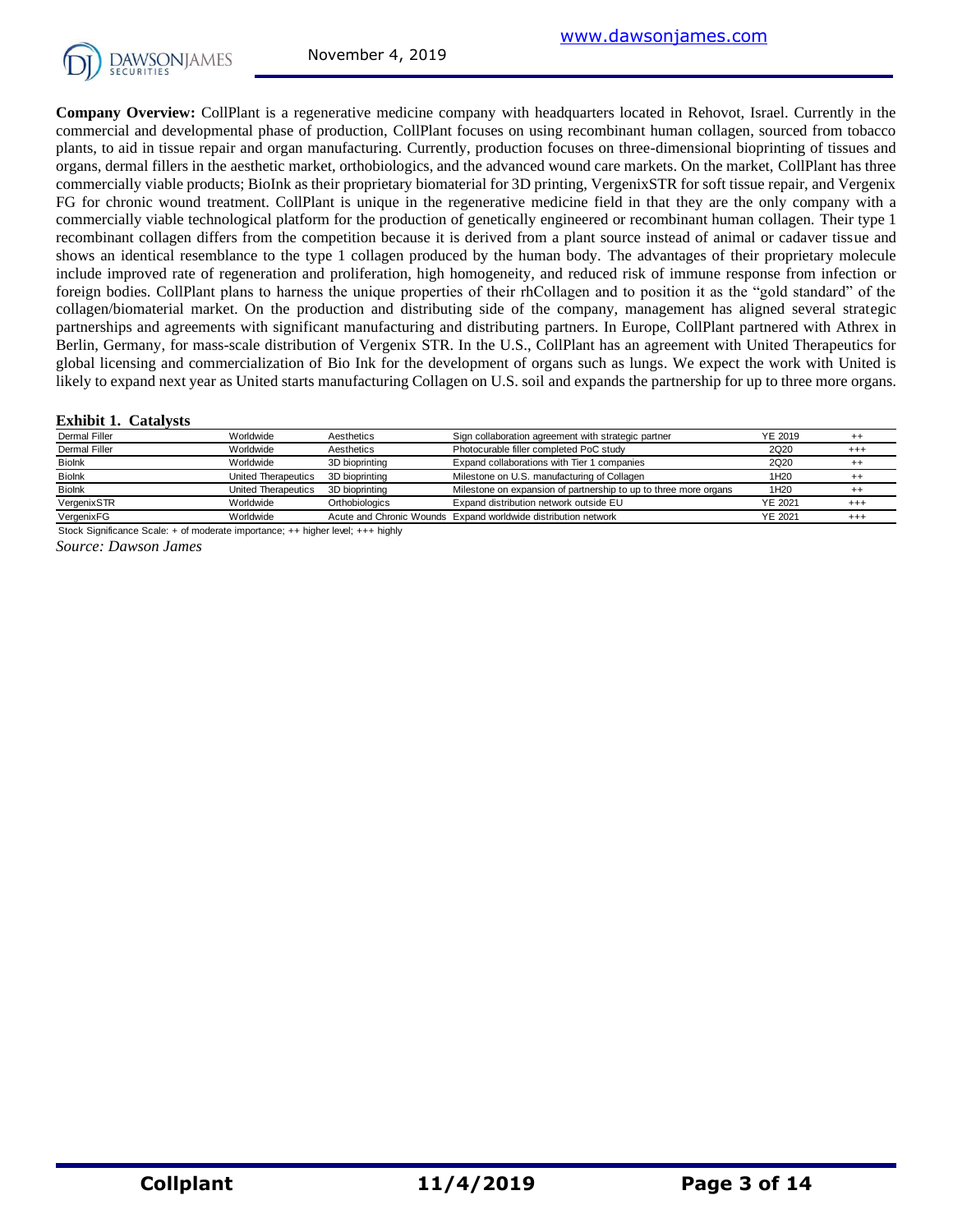

**The Bull Case:** There is an increasing demand within the healthcare industry for more effective treatments. CollPlant aims to meet these demands through its superior form of type 1 human collagen, which has the potential to create the new standard for recombinant collagen in biotechnology. Organ transplantation is a prime example in which CollPlant believes its product can fill an undermet demand. Organ transplantation is significantly stunted by the limitation of available organs from donors. Only 58% of the citizens in the United States are signed up to be organ donors, and only 3 in 1,000 people die in a way that allows for organ preservation and donation. The number of people on the waitlist for organ donation is continually rising each year due to the shortage of viable organs. CollPlant's 3D bioprinting technology, Bio Ink, has the potential to be the solution the field so desperately requires. Bio Ink utilizes CollPlant's proprietary rhCollagen platform technology to enable unlimited affordable access to organs on a global scale. It also offers a high safety and compatibility profile with its high homogeneity, biocompatibility, and flexible physical and mechanical properties. The success of this product would be a game-changer for all. Can it really happen? United Therapeutics (UTHR), not rated, thinks so. The initial transaction brought in a modest \$5M upfront fee but we expect several catalysts over the next few years, including next year with United's anticipated U.S. manufacturing of collagen witch should trigger another milestone, and the potential for United to expand the partnership to include up to three additional organs. \$39M in such milestones remain "on the table. In the interim period CollPlant has two approved products being sold in Europe (Vergenix product series). The potential for those products to grow is substantial. We temper our enthusiasm by not including any U.S. revenue estimates and handicapping the peak possible revenues with a probability of success factor. We employ the same methodology for bio-printed organs and in our assumptions around aesthetic medicine. Given today's micro-capitalization of under \$20M and modest burn rate, we see a lot of upside for patient shareholders as the company works to commercialize their collagen products.

**Bear Case.** CollPlant undeniably has promising products but has a long road ahead. CollPlant's implants and cosmetic products must reach the market, and that means clinical trials which are expensive and take time. United Therapeutics is a great partner, but the deal terms (for UTHR are modest), potentially reflecting the fact, that it make take time, a decade, before any products might be commercialized. The approved products are generating just very modest revenues today and in small markets. Bears will assume additional capital raises (which we assume too and are factored into our 2030 estimated share count), and as such will see capital as a headwind to limit price expansion.

**Our Take:** Collplant has big dreams. The company has the potential to be the provider of the key ingredient in the synthetic organs marketplace. It is likely to take time. In the interim period we hope to see expansion of the original agreement with United as a catalyst for a higher stock price. CollPlant differentiates itself through its plant-based rhCollagen. By using tobacco as a platform, CollPlant's product aims to be superior to currently available collagen products. This opens up a wide range of markets, from cosmetics and implants to the 3d bioprinting of organs, all of which are in the billions. CollPlant's currently approved products, Vergenix STR and Vergenix FG, create a clinically acceptable platform for physicians to observe the advantages of plant-derived human collagen in regenerative medicine and help lay the groundwork for regulatory acceptance of other future applications of CollPlant's rhCollagen. Their revenue while modest is expected to grow over time, and as it does so it offsets the company's spending and reduces the need for the company to return to the capital markets to raise cash (at unfavorable terms). In order to think about the future success of a company, one must first predict the environment around the company that nourishes its science and platform. Bio-organs represent the "holy grail" of the dream of regenerative medicine. rhCollagen as the Bio Ink could be the fuel that turns this science fiction into a reality for patients. Given the distressed value reflected in where the company trades today, we see a favorable risk-reward ratio for patient investors.

**Financials.** CollPlant is on track for \$2-3M in revenues in 2019, and we expect revenue from this base to grow over the coming years. In addition, we hope to see several catalysts play out in 2020 that could bring in non-dilutive capital to the company of between \$5 and \$25M, which would provide up to two additional years of capital runway.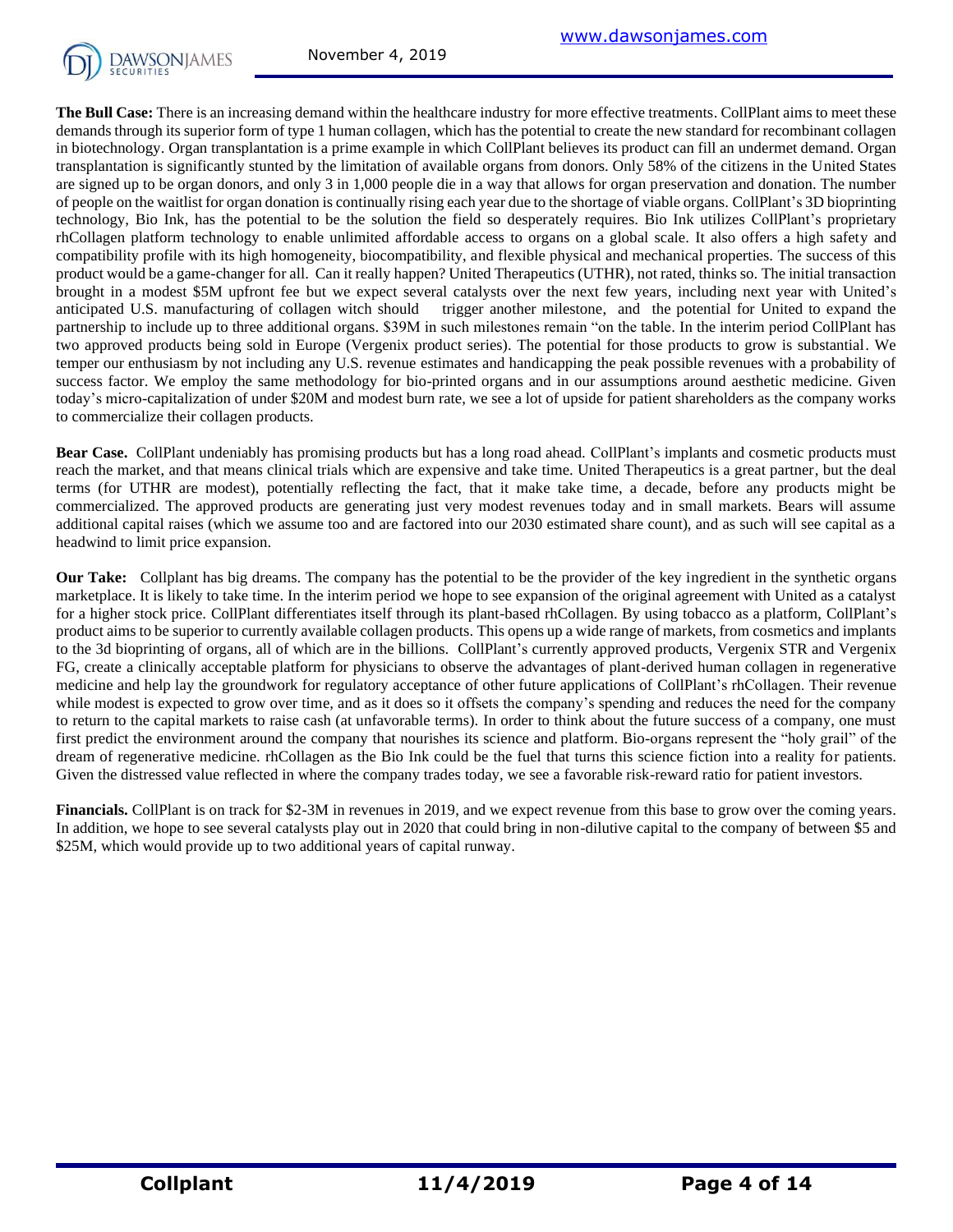

#### **Exhibit 2. Collagen from Plants, The Production Cascade**



*Source: CollPlant presentation 2019*

**Exhibit 3. Plant-derived rhCollagen versus animal extracted rhCollagen is Pure.**



*Source: CollPlant presentation 2019*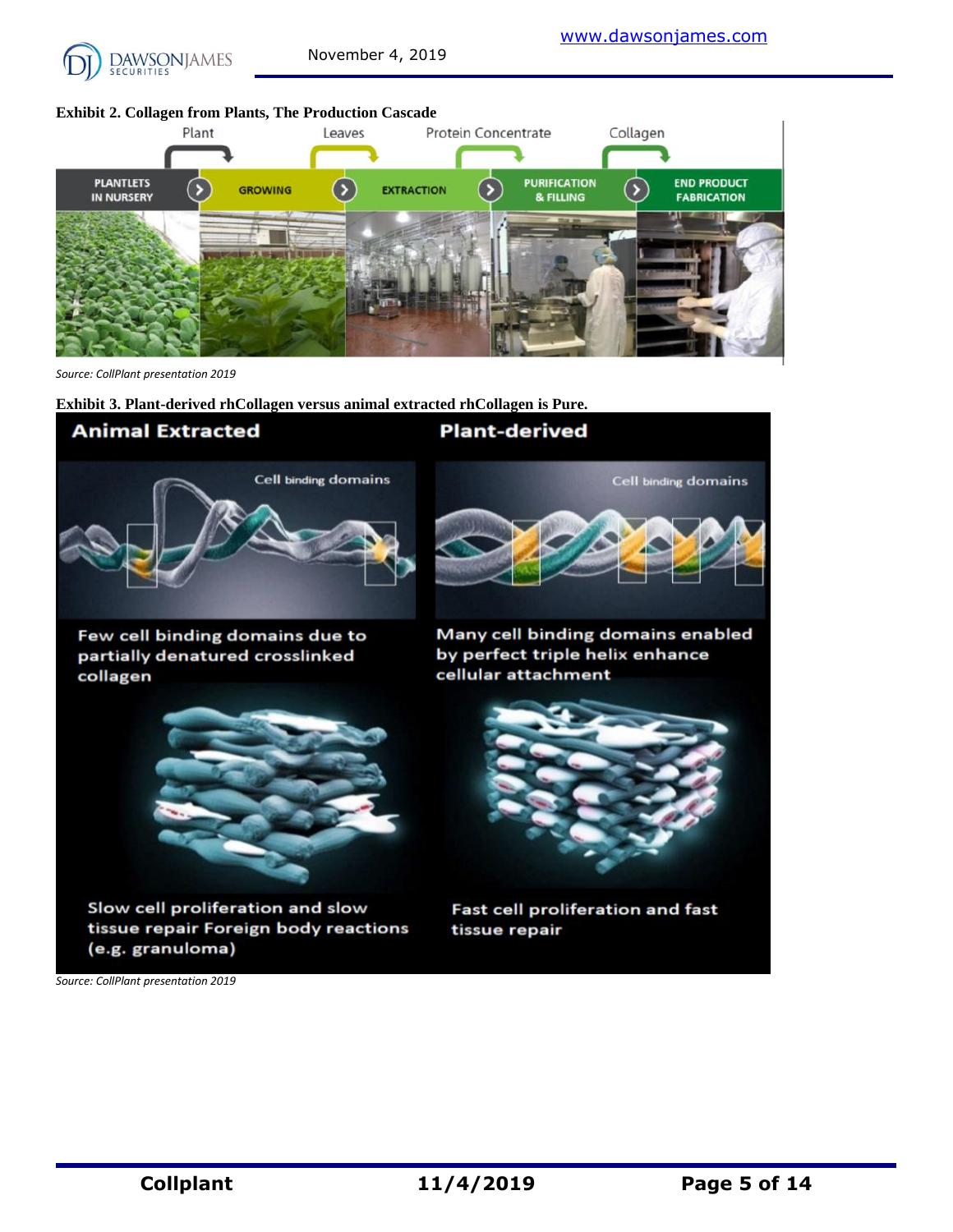

#### **Exhibit 4. Product Overview for Applications of RhCollagen**



*Source: CollPlant presentation 2019*

#### **Exhibit 5. The Aesthetics Market is Large, so A Small Piece is Big Dollars**

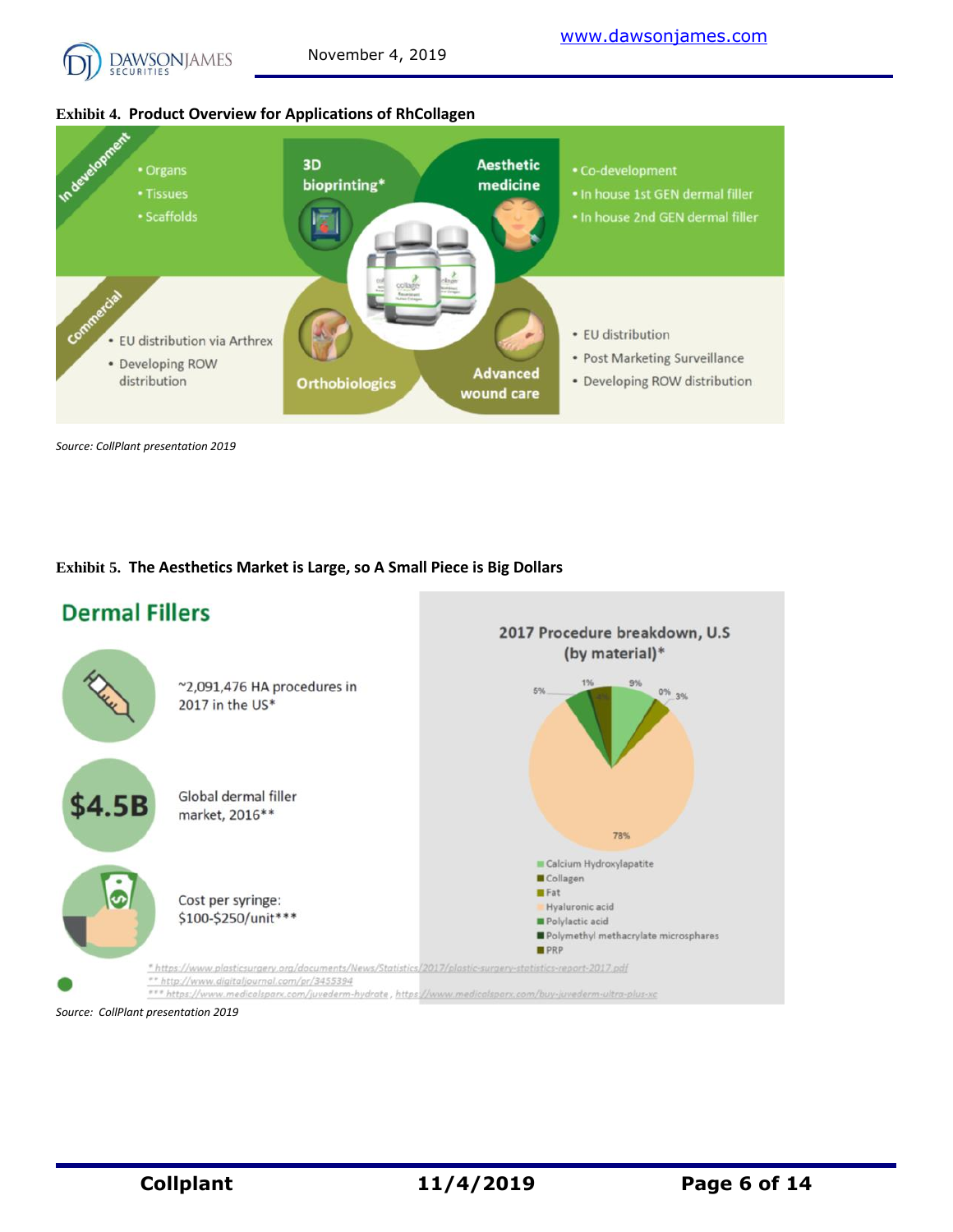# **Exhibit 6. Average Transplant Costs and Wait Times in the U.S. Creates an Under-Met Medical Need**



**HEART** (2,725/YEAR) \$1.4 million 191 days



**KIDNEY (16,804/YEAR)** \$415,000 679 days



**LUNGS (1,397/YEAR)** \$1.2 million 185 days



PANCREAS (136/YEAR) \$347,000 281 days



**LIVER (6,158/YEAR)** \$813,000 239 days



**CORNEA (50,099/YEAR)** 

\$30,200 50 days

*Source: CollPlant presentation 2019*

### **Exhibit 7. Bio Ink Areas of Focus**



*Source: CollPlant presentation 2019*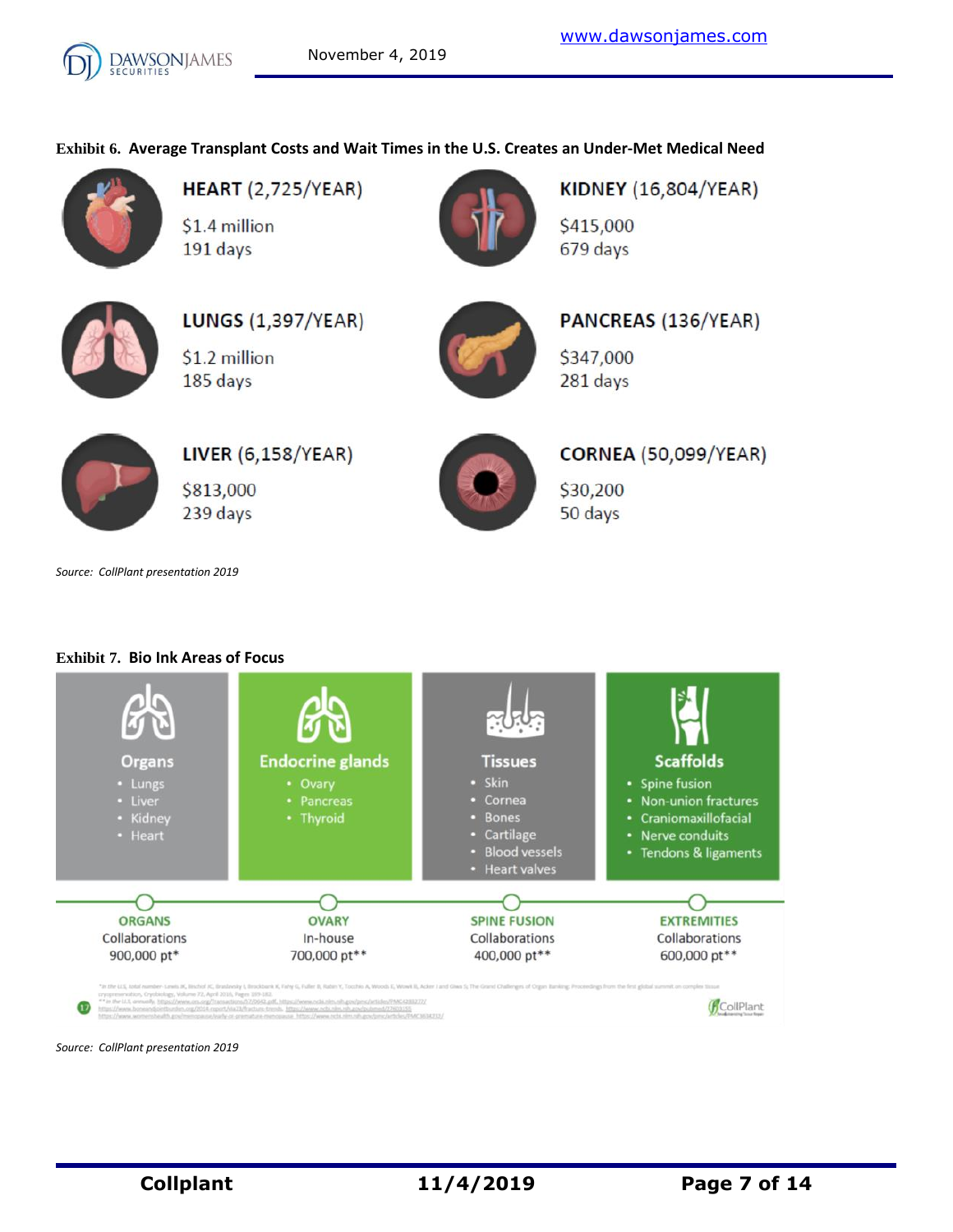



*Source: CollPlant presentation 2019*

**Exhibit 9. Vergenix STR – It's Still Early Days, but All Data Points Up.**



recovery in pain and motion. Source: Uri Farkash et al, J Shoulder Elbow Surg (2018) \*\* knee tendon, Source for PMS data - Arthrex Surgical Outcome System<sup>10</sup> registry

*Source: CollPlant presentation 2019*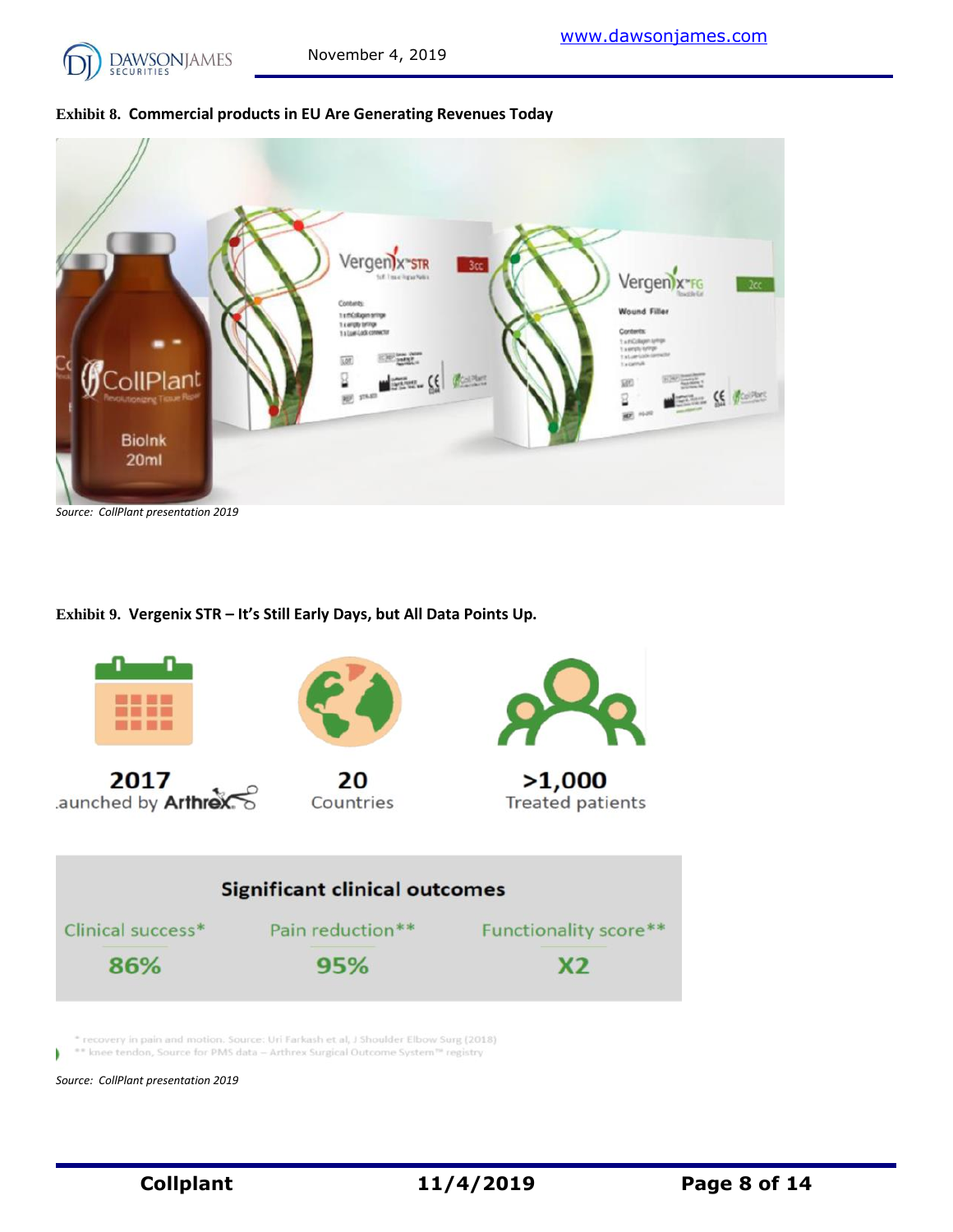

#### **Exhibit 10. Product Models**

| SECURITIES                                           |                  |                          |                    |                    |              |               |                   |                    |                    |               |              |                    |
|------------------------------------------------------|------------------|--------------------------|--------------------|--------------------|--------------|---------------|-------------------|--------------------|--------------------|---------------|--------------|--------------------|
| <b>Exhibit 10. Product Models</b>                    |                  |                          |                    |                    |              |               |                   |                    |                    |               |              |                    |
| VergenixSTR (Arthrex) - Tendon repair                | 2019E            | 2020E                    | 2021E              | 2022E              | 2023E        | 2024E         | 2025E             | 2026E              | 2027E              | 2028E         | 2029E        | 2030E              |
| Prevalence                                           |                  | 17,405,517 17,753,627.81 | 18,108,700         | 18,470,874.37      | 18,840,292   | 19,217,097.69 | 19,601,440        | 19,993,468.44      | 20,393,338         | 20,801,204.56 | 21,217,229   | ##########         |
| Growth                                               | 2%               | 2%                       | 2%                 | 2%                 | 2%           | 2%            | 2%                | 2%                 | 2%                 | 2%            | 2%           | 2%                 |
| <b>Target Population</b>                             | 10,000,000       | 10,600,000               | 10,812,000         | 11,028,240         | 11,248,805   | 11,473,781    | 11,703,257        | 11,937,322         | 12,176,068         | 12,419,589    | 12,667,981   | 12,921,341         |
| Market Share                                         | 0.2%             | 0.4%                     | 1%                 | 2%                 | 2%           | 3%            | 4%                | 5%                 | 6%                 | 6%            | 6%           | 6%                 |
| <b>Treated Patients</b>                              | 15,000           | 42,400                   | 75,684             | 165,424            | 224,976      | 344,213       | 468,130           | 596,866            | 730,564            | 745,175       | 760,079      | 775,280            |
| Cost per year                                        | \$500            | \$500                    | \$500              | \$500              | \$500        | \$500         | \$500             | \$500              | \$500              | \$500         | \$500        | \$500              |
| % Price Increase                                     | 0%               | 0%                       | 0%                 | 0%                 | 0%           | 0%            | 0%                | 0%                 | 0%                 | 0%            | 0%           | 0%                 |
| Revenue (M) \$                                       | $7.5-5$          | 21.2 <sup>5</sup>        | $37.8-5$           | 82.7 \$            | $112.5$ S    | $172.1$ \$    | 234.1 S           | 298.4 \$           | 365.3 \$           | 372.6 \$      | 380.0 \$     | 387.6              |
| Probability of Success                               | 30%              | 30%                      | 30%                | 30%                | 30%          | 30%           | 30%               | 30%                | 30%                | 30%           | 30%          | 30%                |
| Total sales (\$M)                                    | \$2              | \$6                      | \$11               | \$25               | \$34         | \$52          | \$70              | \$90               | \$110              | \$112         | \$114        | \$116              |
| VergenixFG - Wound Healing                           | 2019E            | 2020E                    | 2021E              | 2022E              | 2023E        | 2024E         | 2025E             | 2026E              | 2027E              | 2028E         | 2029E        | 2030E              |
| Prevalence                                           | 21,016,080       | 21,436,402               | 21,865,130         | 22,302,432         | 22,748,481   | 23,203,450    | 23,667,519.50     | 24,140,870         | 24,623,687.28      | 25,116,161    | ##########   | 26,130,854         |
| Growth                                               | 2%               | 2%                       | 2%                 | 2%                 | 2%           | 2%            | 2%                | 2%                 | 2%                 | 2%            | 2%           | 2%                 |
| <b>Target Population</b>                             | 12,609,648       | 13.240.130               | 13,902,137         | 14,597,244         | 15,327,106   | 16,093,461    | 16,898,134        | 17,743,041         | 18,630,193         | 19,561,703    | 20,539,788   | 21,566,777         |
| Market Share                                         | 0%               | 0%                       | 0%                 | 1%                 | 2%           | 2%            | 3%                | 3%                 | 3%                 | 4%            | 4%           | 4%                 |
| <b>Treated Patients</b>                              | 1,000            | 13,240                   | 55,609             | 116,778            | 229,907      | 321,869       | 506,944           | 532,291            | 558,906            | 782,468       | 821,592      | 862,671            |
| Cost per year<br>% Price Increase                    | \$500<br>0%      | \$500<br>0%              | \$500<br>0%        | \$500<br>0%        | \$500<br>0%  | \$500<br>0%   | \$500<br>0%       | \$500<br>0%        | \$500<br>0%        | \$500<br>0%   | \$500<br>0%  | \$500<br>0%        |
| Revenue (M) \$                                       | 0.5 <sup>5</sup> | 6.6 S                    | 27.8 S             | 58.4 S             | 115.0 S      | 160.9 \$      | 253.5 \$          | 266.1 S            | 279.5 \$           | 391.2 \$      | 410.8 S      | 431.3              |
| Probability of Success                               | 30%              | 30%                      | 30%                | 30%                | 30%          | 30%           | 30%               | 30%                | 30%                | 30%           | 30%          | 30%                |
| Total sales (\$M)                                    | SO.              | \$2                      | \$8                | \$18               | \$34         | \$48          | \$76              | \$80               | \$84               | \$117         | \$123        | \$129              |
|                                                      |                  |                          |                    |                    |              |               |                   |                    |                    |               |              |                    |
| <b>Biolnk (United Therapeutics) Lung Biotech PBC</b> | 2019E            | 2020E                    | 2021E              | 2022E              | 2023E        | 2024E         | 2025E             | 2026E              | 2027E              | 2028E         | 2029E        | 2030E              |
| Prevalence                                           | 1,576,206        | 1,607,730                | 1.639.885          | 1,672,682          | 1,722,863    | 1,774,549     | 1,845,531         | 1,919,352          | 1,996,126          | 2.075.971     | 2.159.010    | 2,245,370          |
| Growth                                               | 2%               | 2%                       | 2%                 | 3%                 | 3%           | 4%            | 4%                | 4%                 | 4%                 | 4%            | 4%           | 4%                 |
| <b>Target Population</b>                             | 1,260,965        | 1,286,184                | 1,311,908          | 1,338,146          | 1,378,290    | 1,419,639     | 1,476,425         | 1,535,482          | 1,596,901          | 1,660,777     | 1,727,208    | 2,020,833          |
| Market Share                                         | 0%               | 0%                       | 1%                 | 2%                 | 2%           | 3%            | 3%                | 3%                 | 3%                 | 3%            | 3%           | 3%                 |
| <b>Treated Patients</b>                              | 1,261            | 5.145                    | 10.495             | 20.072             | 27,566       | 42.589        | 44.293            | 46.064             | 47.907             | 49.823        | 51.816       | 60,625             |
| Cost per year                                        | \$1,000          | \$1,000                  | \$1,000            | \$1,000            | \$1,000      | \$1,000       | \$1,000           | \$1,000            | \$1,000            | \$1,000       | \$1,000      | \$1,000            |
| % Price Increase                                     | 0%               | 0%                       | 0%                 | 0%                 | 0%           | 0%            | 0%                | 0%                 | 0%                 | 0%            | 0%           | 0%                 |
| Revenue (M) \$                                       | 1.3 <sup>5</sup> | 5.1 S                    | 10.5 <sup>5</sup>  | 20.1 S             | $27.6$ \$    | $42.6$ \$     | 44.3 <sup>5</sup> | 46.1 S             | 47.9 <sup>5</sup>  | 49.8 \$       | 51.8 S       | 60.6               |
| Probability of Success<br>Total sales (\$M)          | 10%<br>\$0.1     | 10%<br>\$0.5             | 10%<br>\$1.0       | 10%<br>\$2.0       | 10%<br>\$2.8 | 10%<br>\$4.3  | 10%<br>\$4.4      | 10%<br>\$4.6       | 10%<br>\$4.8       | 10%<br>\$5.0  | 10%<br>\$5.2 | 10%<br>\$6.1       |
| <b>Aesthetic Medicine</b>                            | 2019E            | 2020E                    |                    |                    | 2023E        | 2024E         | 2025E             |                    |                    | 2028E         | 2029E        |                    |
| Prevalence                                           | 4,203,216        | 4,287,280                | 2021E<br>4,415,899 | 2022E<br>4,592,535 | 4,776,236    | 4,967,286     | 5,165,977         | 2026E<br>5,372,616 | 2027E<br>5,587,521 | 5,811,021     | 6,043,462    | 2030E<br>6,285,201 |
| Growth                                               | 2%               | 3%                       | 4%                 | 4%                 | 4%           | 4%            | 4%                | 4%                 | 4%                 | 4%            | 4%           | 4%                 |
| <b>Target Population</b>                             |                  | 3,858,552                | 3,974,309          | 4,133,281          | 4,298,612    | 4,470,557     | 4,649,379         | 4,835,354          | 5,028,769          | 5.229.919     | 5,439,116    | 5,656,681          |
| Market Share                                         |                  | 0%                       | 0%                 | 1%                 | 3%           | 4%            | 4%                | 4%                 | 4%                 | 4%            | 4%           | 4%                 |
| <b>Treated Patients</b>                              |                  | 1,000                    | 11,923             | 33,066             | 128,958      | 178,822       | 185,975           | 193,414            | 201,151            | 209,197       | 217,565      | 226,267            |
| Cost per year                                        |                  | \$400                    | \$400              | \$400              | \$400        | \$400         | \$400             | \$400              | \$400              | \$400         | \$400        | \$400              |
| % Price Increase                                     |                  | 0%                       | 0%                 | 0%                 | 0%           | 0%            | 0%                | 0%                 | 0%                 | 0%            | 0%           | 0%                 |
| Revenue (M) \$                                       |                  | \$<br>$0.4-5$            | 4.8 <sup>5</sup>   | $13.2-5$           | $51.6$ \$    | $71.5$ \$     | $74.4$ \$         | $77.4$ \$          | 80.5 \$            | 83.7 \$       | 87.0 \$      | 90.5               |
| Probability of Success                               | 70%              | 70%                      | 70%                | 70%                | 70%          | 70%           | 70%               | 70%                | 70%                | 70%           | 70%          | 70%                |

*Source: Dawson James*

#### **Modeling Assumptions:**

1. We assume Vergenix STR and Vergenix FG achieve only modest European market share penetration. This is a result of the limited capital supporting the launch. The data, thus far, has been quite good on the associated outcomes with the products. In addition to our modest market share assumptions, we assume only a 30% probability of success that the full revenue potential of the products is realized. We do this for conservatism.

**Total sales (\$M) \$0.0 \$0.3 \$3.3 \$9.3 \$36.1 \$50.1 \$52.1 \$54.2 \$56.3 \$58.6 \$60.9 \$63.4**

- 2. Bio Ink United Therapeutics. How does one model the value of producing a synthetic lung, heart, or kidney? Collagen as the building block is ideally positioned to be a part of the organ replacement market. We assume modest pricing for the ink, very modest market share penetration, single digits and even more modest success assumption of just 10%. Here too, we do this for conservatism. We do discuss in the report the potential catalysts associated with the partnership, including U.S. production of Collagen and expansion to additional target organs. The value could be between \$5M and \$15M, but no revenues are assumed in our model. We do however assume the company returns to the capital markets and raises additional operating capital. In this way, our model projections are based on a fully diluted out year share calculations, which may prove to be too conservative, especially if the United deal and an additional partnership deal occur next year.
- 3. Aesthetic Medicine. The size of this market is also large, blockbuster size (billions). We see CollPlant's rhCollagen as a more ideal dermal filler and as a product scaffold for a variety of new applications from rejuvenation to breast reconstruction. Here too, our assumptions for pricing and market share may be too conservative. Our probability of success assigned is highest here at 70%, as we feel the pathway is well defined.

Conclusion. We view our model as very conservative. We apply low pricing, market share, and probabilities of success to each of the respective markets. We do this to demonstrate that even with our conservative assumptions, the company appears undervalued.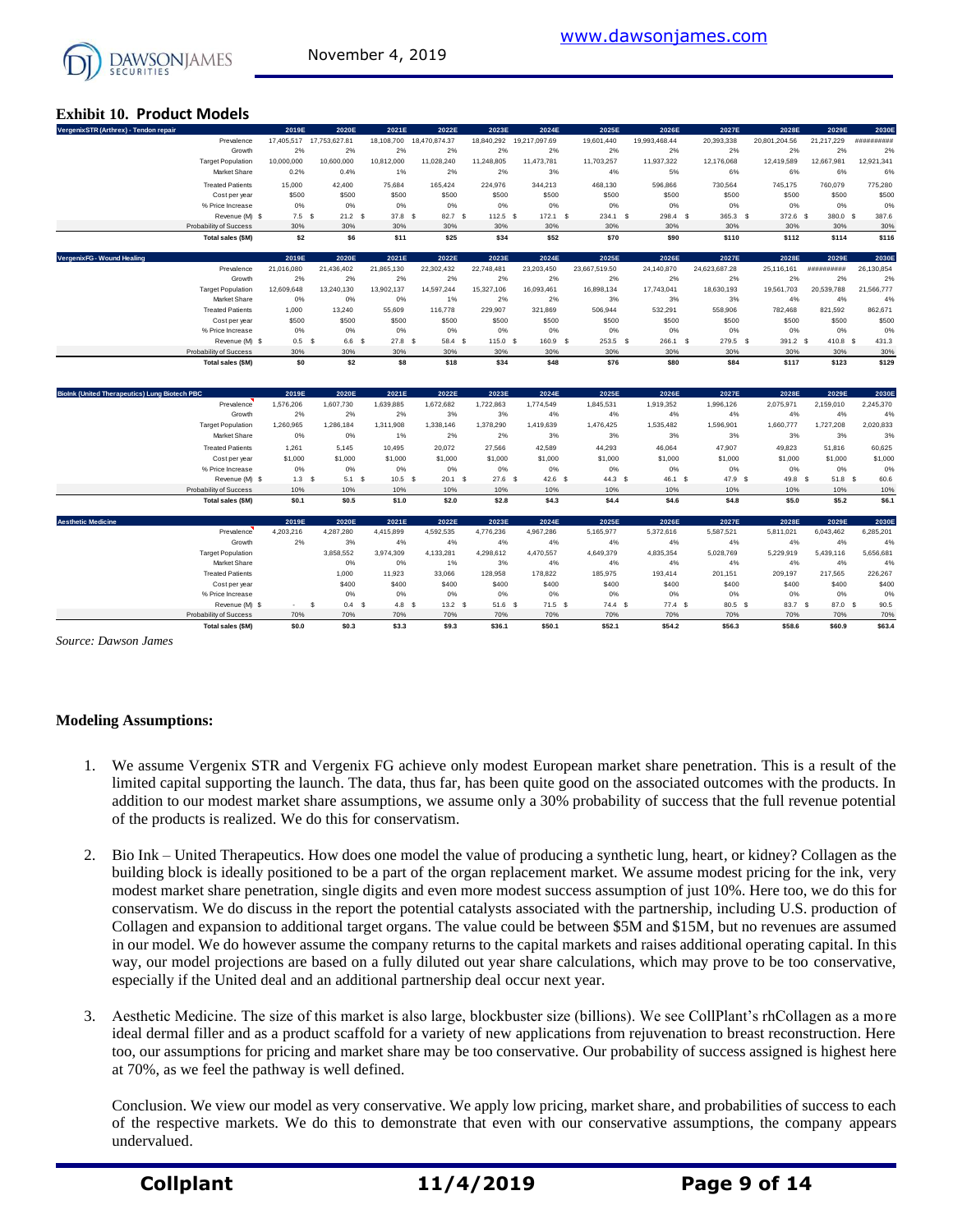

**Valuation:** We model CollPlant's rhCollagen technology platform in the 3D bioprinting, aesthetic, and advanced wound care markets. We use varying probabilities for each indication ranging from just 10% to 70% that our sales goals can be achieved. The models then flow into our income statement which is projected out to 2030. On top of these therapeutic success probabilities, we apply a discount rate (r) of 30% (our highest rate for emerging growth companies), and we assume additional capital raises (dilution) in our final share count. We then apply these projections into our Free Cash Flow to the firm or FCFF, discounted EPS or dEPS , and sum-of-the-parts or SOP models, which are equal-weighted, averaged and rounded to the nearest whole number to derive our 12-month price target.

#### **Exhibit 11. FCFF Model**

|                                  | SOP models, which are equal-weighted, averaged and rounded to the nearest whole number to derive our 12-month price target. |            |            |           |           |           |             |           |           |             |           |           |             |           |             |
|----------------------------------|-----------------------------------------------------------------------------------------------------------------------------|------------|------------|-----------|-----------|-----------|-------------|-----------|-----------|-------------|-----------|-----------|-------------|-----------|-------------|
|                                  | <b>Exhibit 11. FCFF Model</b>                                                                                               |            |            |           |           |           |             |           |           |             |           |           |             |           |             |
|                                  | Average \$                                                                                                                  | 9          |            |           |           |           |             |           |           |             |           |           |             |           |             |
|                                  | Price Target \$<br>Year                                                                                                     | 13<br>2020 |            |           |           |           |             |           |           |             |           |           |             |           |             |
| DCF Valuation Using FCF (mln):   |                                                                                                                             |            | $\cdots$   | $- - - -$ | $- - - -$ | $- - - -$ | $- - - - -$ | $- - - -$ | $- - - -$ | $- - - - -$ | $- - - -$ | $- - - -$ | $- - - - -$ | $- - - -$ | $- - - - -$ |
| units ('000)                     |                                                                                                                             |            | 2018E      | 2019E     | 2020E     | 2021E     | 2022E       | 2023E     | 2024E     | 2025E       | 2026E     | 2027E     | 2028E       | 2029E     | 2030E       |
| <b>EBIT</b>                      |                                                                                                                             |            | (3,704)    | (7,072)   | (1,688)   | 7,265     | 29,783      | 67,231    | 99,578    | 130,746     | 141,759   | 155,913   | 181,373     | 171,602   | 157,337     |
| <b>Tax Rate</b>                  |                                                                                                                             |            | 0%         | 0%        | 5%        | 10%       | 12%         | 14%       | 18%       | 18%         | 24%       | 28%       | 30%         | 30%       | 31%         |
| $EBIT(1-t)$                      |                                                                                                                             |            | (3,704)    | (7,072)   | (1,603)   | 6,539     | 26,209      | 57,819    | 81,654    | 107,212     | 107,737   | 112,257   | 126,961     | 120,122   | 108,563     |
| CapEx                            |                                                                                                                             |            | (796)      | (1,090)   | (1,090)   |           |             |           |           |             |           |           |             |           |             |
| Depreciation                     |                                                                                                                             |            | 392        |           |           |           |             |           |           |             |           |           |             |           |             |
| Change in NWC (excash)<br>FCF    |                                                                                                                             |            | (4, 108)   | (8, 162)  | (2,693)   | 6,539     | 26,209      | 57,819    | 81,654    | 107,212     | 107,737   | 112,257   | 126,961     | 120,122   | 108,563     |
|                                  |                                                                                                                             |            |            |           |           |           |             |           |           |             |           |           |             |           |             |
| PV of FCF                        |                                                                                                                             |            | (11,733)   | (17, 933) | (4, 552)  | 8,501     | 26,209      | 44,476    | 48,316    | 48,799      | 37,722    | 30,234    | 26,303      | 19,143    | 13,309      |
| Discount Rate                    |                                                                                                                             |            | 30%        |           |           |           |             |           |           |             |           |           |             |           |             |
| Long Term Growth Rate            |                                                                                                                             |            | 1%         |           |           |           |             |           |           |             |           |           |             |           |             |
|                                  |                                                                                                                             |            |            |           |           |           |             |           |           |             |           |           |             |           |             |
| <b>Terminal Cash Flow</b>        |                                                                                                                             |            | 378,097.79 |           |           |           |             |           |           |             |           |           |             |           |             |
| Terminal Value YE2030            |                                                                                                                             |            | 46,351     |           |           |           |             |           |           |             |           |           |             |           |             |
|                                  |                                                                                                                             |            |            |           |           |           |             |           |           |             |           |           |             |           |             |
| NPV<br>NPV-Debt                  |                                                                                                                             |            | 326,879    |           |           |           |             |           |           |             |           |           |             |           |             |
| Projected Shares out (thousands) |                                                                                                                             |            | 25,884     | 2030E     |           |           |             |           |           |             |           |           |             |           |             |
| NPV Per Share                    |                                                                                                                             | s          | 12.63      |           |           |           |             |           |           |             |           |           |             |           |             |
|                                  |                                                                                                                             |            |            |           |           |           |             |           |           |             |           |           |             |           |             |

*Source: Dawson James*

#### **Exhibit 12. Discounted EPS Model**

| <b>Current Year</b>      |    | 2020 |
|--------------------------|----|------|
| Year of EPS              |    | 2030 |
| <b>Earnings Multiple</b> |    | 15   |
| <b>Discount Factor</b>   |    | 30%  |
| <b>Selected Year EPS</b> | S  | 6.66 |
| <b>NPV</b>               | ß. | 7.25 |

| Current Year<br>Year of EPS |              | 2020<br>2030 |                      |    |          | Discount Rate and Earnings Multiple Varies, Year is Constant | 2030 EPS |         |         |         |
|-----------------------------|--------------|--------------|----------------------|----|----------|--------------------------------------------------------------|----------|---------|---------|---------|
| Earnings Multiple           |              | 15           |                      |    | 5%       | 10%                                                          | 15%      | 20%     | 25%     | 30%     |
| Discount Factor             |              | 30%          | Earnings<br>Multiple |    | \$4.09   | \$2.57                                                       | \$1.65   | \$1.08  | \$0.72  | \$0.48  |
| Selected Year EPS           | $\mathbb{S}$ | 6.66         |                      |    | \$20.45  | \$12.84                                                      | \$8.23   | \$5.38  | \$3.58  | \$2.42  |
| <b>NPV</b>                  | s.           | 7.25         |                      | 10 | \$40.90  | \$25.69                                                      | \$16.47  | \$10.76 | \$7.15  | \$4.83  |
|                             |              |              |                      | 15 | \$61.35  | \$38.53                                                      | \$24.70  | \$16.14 | \$10.73 | \$7.25  |
|                             |              |              |                      | 20 | \$81.80  | \$51.37                                                      | \$32.94  | \$21.52 | \$14.31 | \$9.67  |
|                             |              |              |                      | 25 | \$102.25 | \$64.21                                                      | \$41.17  | \$26.90 | \$17.88 | \$12.08 |
|                             |              |              |                      | 30 | \$122.70 | \$77.06                                                      | \$49.40  | \$32.28 | \$21.46 | \$14.50 |
|                             |              |              |                      | 35 | \$143.15 | \$89.90                                                      | \$57.64  | \$37.66 | \$25.04 | \$16.91 |

*Source: Dawson James*

#### **Exhibit 13. Sum of the Parts Model**

| <b>Exhibit 13. Sum of the Parts Model</b> |       |               |                 |           |                 |          |
|-------------------------------------------|-------|---------------|-----------------|-----------|-----------------|----------|
| <b>Sum of the Parts</b>                   | LT Gr | Discount Rate | Yrs. to Peak    | % Success | Peak Sales MM's | Term Val |
| VergenixSTR                               | $1\%$ | 30%           | 5 <sup>5</sup>  | 30%       | \$388           | \$1,337  |
| <b>NPV</b>                                |       |               |                 |           |                 | \$2.92   |
| VergenixFG                                | 1%    | 30%           | $5\overline{)}$ | 30%       | \$431           | \$1,487  |
| <b>NPV</b>                                |       |               |                 |           |                 | \$3.25   |
| <b>Biolnk</b>                             | 1%    | 30%           | $5\overline{)}$ | 10%       | \$61            | \$209    |
| <b>NPV</b>                                |       |               |                 |           |                 | \$0.15   |
| <b>Aesthetic Medicine</b>                 | 1%    | 30%           | $5\overline{)}$ | 70%       | \$91            | \$312    |
| <b>NPV</b>                                |       |               |                 |           |                 | \$1.59   |
| Net Margin                                |       |               |                 |           |                 | 70%      |
| MM Shrs OS (2030E)                        |       |               |                 |           |                 | 26       |
| <b>Total</b>                              |       |               |                 |           |                 | \$7.9    |

*Source: Dawson James*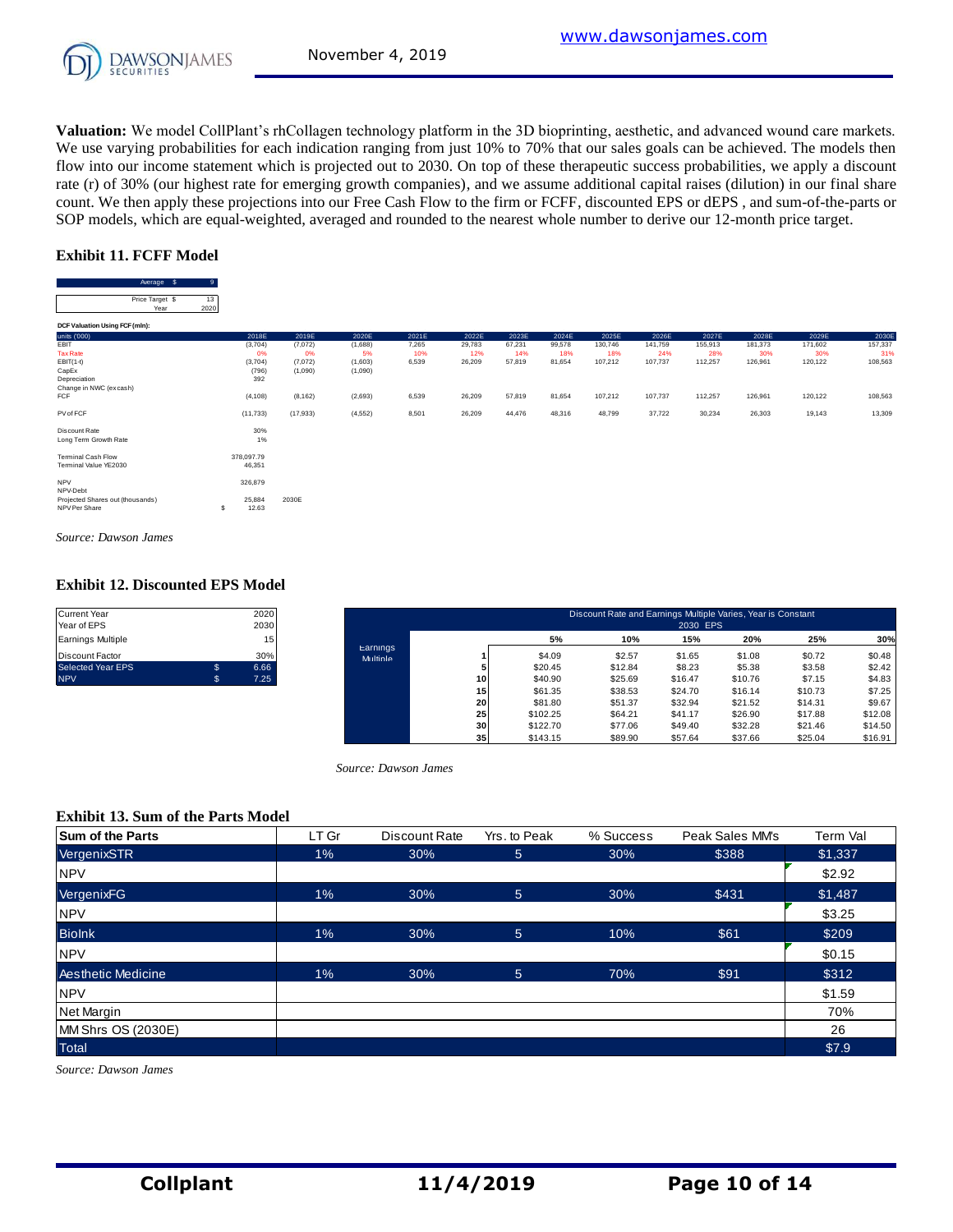

# **Income Statement**

| CollPlant Holdings Ltd. (\$000)               |         |         |         |         |         |          |                          |                          |                          |                          |                          |                          |         |         |                          |                          |         |
|-----------------------------------------------|---------|---------|---------|---------|---------|----------|--------------------------|--------------------------|--------------------------|--------------------------|--------------------------|--------------------------|---------|---------|--------------------------|--------------------------|---------|
| <b>CollPlant: YE Dec 31</b>                   | 2018A   | 1Q19A   | 2Q19A   | 3Q19E   | 4Q19E   | 2019E    | 2020E                    | 2021E                    | 2022E                    | 2023E                    | 2024E                    | 2025E                    | 2026E   | 2027E   | 2028E                    | 2029E                    | 2030E   |
| Revenue                                       |         |         |         |         |         |          |                          |                          |                          |                          |                          |                          |         |         |                          |                          |         |
| VergenixSTR (Arthrex) - Tendon repair         |         |         |         |         |         |          | 6,360                    | 11,353                   | 24,814                   | 33,746                   | 51,632                   | 70,220                   | 89,530  | 109,585 | 111.776                  | 114,012                  | 116,292 |
| VergenixFG - Wound Healing                    |         |         |         |         |         |          | 1,986                    | 8,341                    | 17.517                   | 34.486                   | 48.280                   | 76,042                   | 79.844  | 83.836  | 117,370                  | 123,239                  | 129,401 |
| Biolnk (United Therapeutics) Lung Biotech PBC |         |         |         |         |         |          | 514                      | 1.050                    | 2.007                    | 2.757                    | 4.259                    | 4.429                    | 4.606   | 4.791   | 4.982                    | 5.182                    | 6,062   |
| Aesthetic Medicine                            |         |         |         |         | $\sim$  | $\sim$   | 280                      | 3,338                    | 9,259                    | 36,108                   | 50,070                   | 52,073                   | 54.156  | 56.322  | 58,575                   | 60,918                   | 63,355  |
| Misc Revenues                                 | 812     | 594     | 606     | 600     | 600     | 2,400    | $\sim$                   | $\overline{\phantom{a}}$ | $\sim$                   | $\sim$                   | $\sim$                   | $\sim$                   | $\sim$  | $\sim$  | $\sim$                   | $\sim$                   | $\sim$  |
| <b>Product Revenues</b>                       | 812     | 594     | 606     | 600     | 600     | 2,400    | 9.140                    | 24.082                   | 53.596                   | 107.097                  | 154.242                  | 202.763                  | 228.136 | 254.533 | 292.704                  | 303.350                  | 315,110 |
| Royalties                                     |         |         |         |         |         |          |                          |                          |                          |                          |                          |                          |         |         |                          |                          |         |
| <b>Total Revenue</b>                          | 4.812   | 594     | 606     | 600     | 600     | 2.400    | 9.140                    | 24.082                   | 53.596                   | 107.097                  | 154.242                  | 202,763                  | 228.136 | 254.533 | 292.704                  | 303.350                  | 315,110 |
| <b>Expenses:</b>                              |         |         |         |         |         |          |                          |                          |                          |                          |                          |                          |         |         |                          |                          |         |
| Cost of Goods Sold                            | 380     | 405     | 453     | 450     | 450     | 1,758    | 1,828                    | 4,816                    | 10,719                   | 21,419                   | 30,848                   | 40,553                   | 45.627  | 45,816  | 43,906                   | 45,503                   | 47,267  |
| <b>%COGS</b>                                  | 89      | 68%     | 25%     | 25%     | 25%     | 73%      | 20%                      | 20%                      | 20%                      | 20%                      | 20%                      | 20%                      | 20%     | 18%     | 15%                      | 15%                      | 15%     |
| Research and Development                      | 5,186   | 875     | 797     | 800     | 800     | 3,272    | 5,000                    | 6,000                    | 7,094                    | 8,947                    | 11,284                   | 14,232                   | 17,951  | 22,640  | 27,517                   | 33,444                   | 40,648  |
| Sales and Marketing                           | 3.330   | 870     | 944     | 900     | 900     | 3.614    | 4.000                    | 6.000                    | 6,000                    | 9.500                    | 12.531                   | 17.232                   | 22,799  | 30.164  | 39,909                   | 52,801                   | 69,858  |
| <b>Total Expenses</b>                         | 8.896   | 2.150   | 2.194   | 2,150   | 2,150   | 8.644    | 10.828                   | 16,816                   | 23,813                   | 39,866                   | 54.663                   | 72.017                   | 86,377  | 98.621  | 111,331                  | 131,748                  | 157,773 |
| <b>Operating Income (loss)</b>                | (4,084) | (1,556) | (1,588) | (1,550) | (1,550) | (6, 244) | (1,688)                  | 7.265                    | 29,783                   | 67,231                   | 99,578                   | 130,746                  | 141.759 | 155,913 | 181,373                  | 171,602                  | 157,337 |
| Financing income                              | 440     | 16      | (325)   | (390)   | (468)   | (1, 167) |                          |                          |                          |                          |                          |                          |         |         |                          |                          |         |
| Total Other Income (expenses)                 | (60)    | (498)   | 257     | 283     | 297     | 339      |                          |                          |                          |                          |                          |                          |         |         |                          |                          |         |
| Financial net (expenses)                      | 380     | (482)   | (68)    | (107)   | (171)   | (828)    | $\overline{\phantom{a}}$ |                          | $\overline{\phantom{a}}$ | $\overline{\phantom{a}}$ | $\overline{\phantom{a}}$ | $\overline{\phantom{a}}$ |         |         | $\overline{\phantom{a}}$ | $\overline{\phantom{a}}$ |         |
| Pretax Income                                 | (3.704) | (2.038) | (1.520) | (1.657) | (1,721) | (7,072)  | (1,688)                  | 7.265                    | 29.783                   | 67.231                   | 99.578                   | 130.746                  | 141.759 | 155,913 | 181.373                  | 171.602                  | 157,337 |
| Income Tax Benefit (Provision)                |         |         |         |         |         |          | (84)                     | 727                      | 3,574                    | 9,412                    | 17,924                   | 23,534                   | 34,022  | 43,656  | 54,412                   | 51,481                   | 48,775  |
| Tax Rate                                      |         |         |         |         |         |          | 59                       | 10%                      | 12%                      | 14%                      | 18 <sup>°</sup>          | 18%                      | 24%     | 28%     | 30%                      | 30%                      | 319     |
| Gain (loss) from discontinued operations      |         |         |         |         |         |          |                          |                          |                          |                          |                          |                          |         |         |                          |                          |         |
| <b>GAAP Net Income (loss)</b>                 | (3,704) | (2,038) | (1,520) | (1,657) | (1,721) | (7,072)  | (1,688)                  | 7,265                    | 29,783                   | 67.231                   | 99,578                   | 130.746                  | 141,759 | 155,913 | 181,373                  | 171,602                  | 157,337 |
| GAAP-EPS                                      | (0.03)  | (0.01)  | (0.33)  | (0.36)  | (0.37)  | (0.11)   | (0.11)                   | 0.33                     | $1.20$                   | 4.48                     | 4.40                     | 5.18                     | 5.58    | 6.11    | 7.08                     | 6.66                     | 6.08    |
| GAAP-EPS (Dil)                                | (0.03)  | (0.01)  | (0.33)  | (0.36)  | (0.37)  | (0.11)   | (0.11)                   | 0.33                     | 1.20                     | 4.48                     | 4.40                     | 5.18                     | 5.58    | 6.11    | 7.08                     | 6.66                     | 6.08    |
| Wgtd Avg Shrs (Bas) - (000's)                 | 212,660 | 233.011 | 4.662   | 4.662   | 4,662   | 61,749   | 9,701                    | 13,536                   | 14,902                   | 15,022                   | 15,142                   | 15,264                   | 15,386  | 15,510  | 15,634                   | 15.760                   | 15,886  |
| Wgtd Avg Shrs (Dil) - (000's)                 | 212,660 | 233.011 | 4.662   | 4.662   | 4,662   | 61.749   | 14.694                   | 22.282                   | 24.901                   | 15.022                   | 22.639                   | 25.262                   | 25.385  | 25.508  | 25.632                   | 25.758                   | 25,884  |

*Source: Dawson James*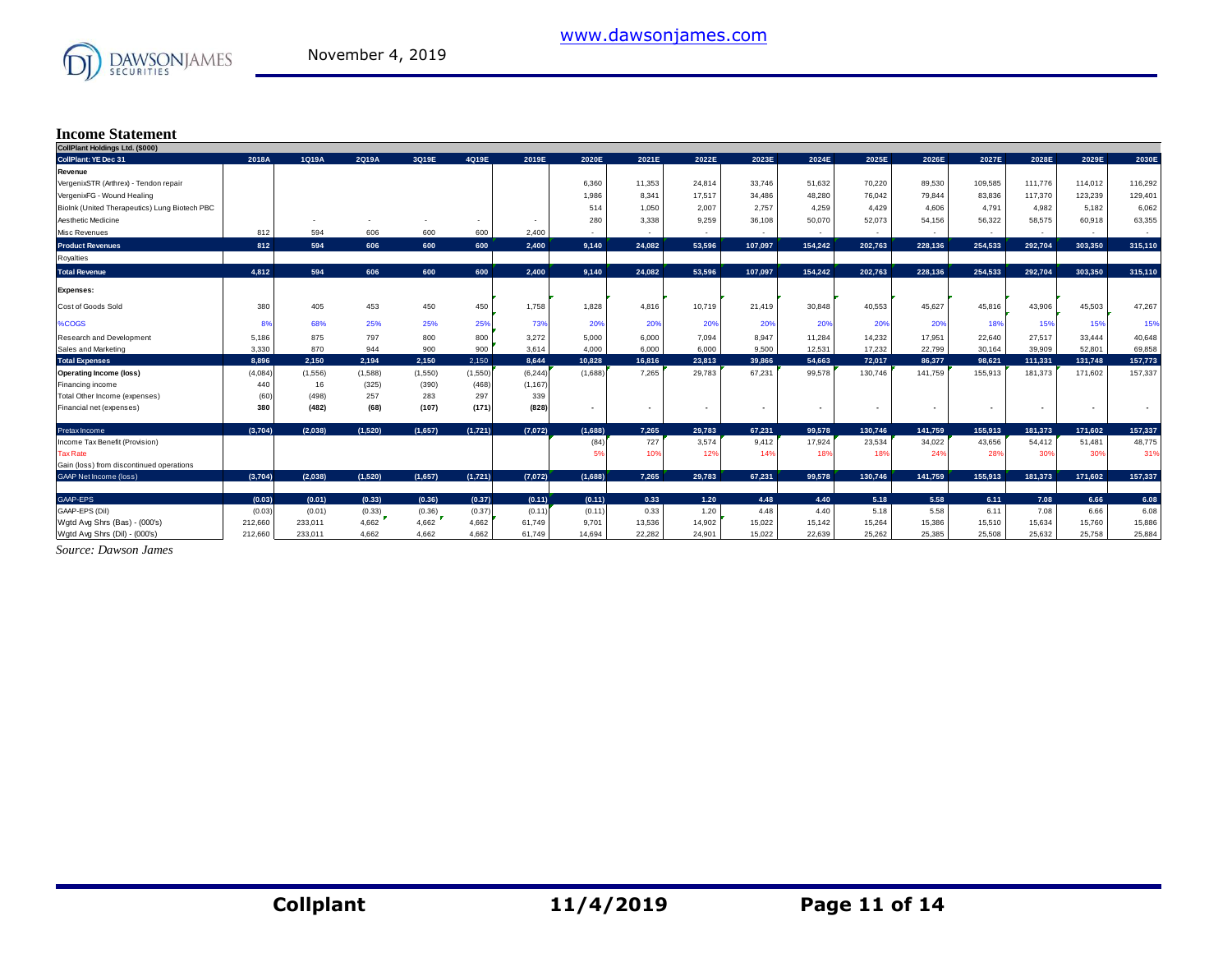

#### **Risk Analysis**

**Clinical Trial Risk.** Collplant and its partners may be dependent on the outcome of product based clinical trials.

**Commercial Risk.** Collplant hopes to compete in multiple healthcare-related markets that have traditionally been dominated by large pharma and biotechnology companies with deep pockets (funding and resources), which may make it difficult for Collplant to compete unless the molecule is deemed to be truly differentiated.

**Financial Risk.** Collplant is likely to require additional capital raises before the company can be self-sustaining. There can be no guarantees that the company will be able to raise the needed capital.

**Investment Risk**. Collplant is a small capital company, which can translate into high volatility and risk for investors. The company has no revenues and is dependent on clinical progress of its therapeutics.

**Intellectual Property.** Collplant may face IP challenges, forcing the company to defend its patents or claiming the company is infringing on other patents.

**Market Share Risk**. The collagen and related products market is competitive and tends to be dominated by large pharma and biotechnology and or medical device companies.

**Regulatory Risk.** Collplant, even with good clinical data could face extensive delays and other regulatory setbacks.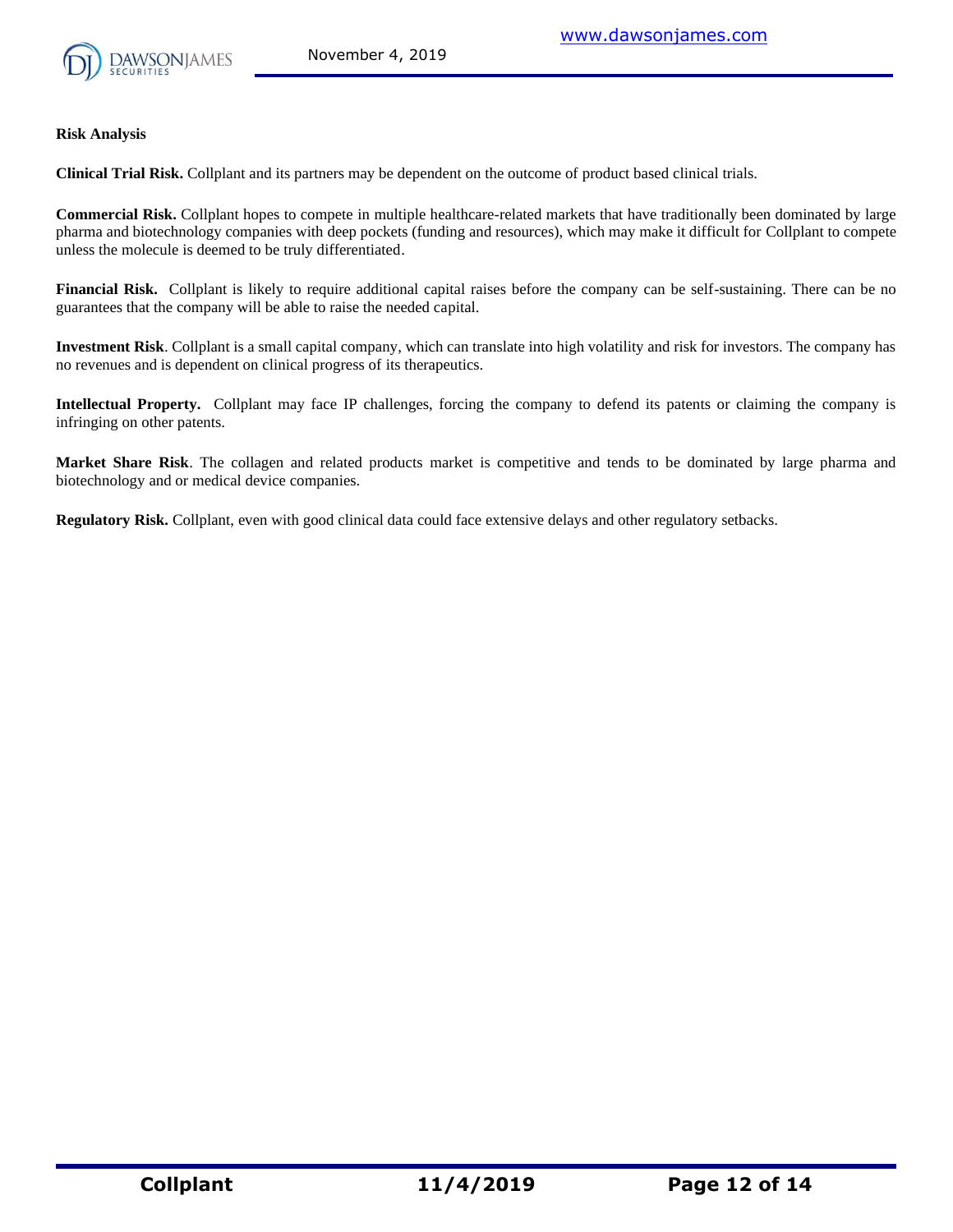

Companies mentioned in this report

United Therapeutics (UTHR): Not Covered

#### **Important Disclosures:**



Price target and rating changes over the past three years: Initiated – Buy – November 4, 2019 – Price Target \$9.00

Dawson James Securities, Inc. (the "Firm") is a member of the Financial Industry Regulatory Authority ("FINRA") and the Securities Investor Protection Corporation ("SIPC").

The Firm does not make a market in the securities of the subject company(s). The Firm has NOT engaged in investment banking relationships with CLGN in the prior twelve months, as a manager or co-manager of a public offering and has NOT received compensation resulting from those relationships. The Firm may seek compensation for investment banking services in the future from the subject company(s). The Firm has received other compensation from the subject company(s) in the last 12 months for services unrelated to managing or co-managing of a public offering.

Neither the research analyst(s) whose name appears on this report nor any member of his (their) household is an officer, director or advisory board member of these companies. The Firm and/or its directors and employees may own securities of the company(s) in this report and may increase or decrease holdings in the future. As of October 31, 2019, the Firm as a whole did not beneficially own 1% or more of any class of common equity securities of the subject company(s) of this report. The Firm, its officers, directors, analysts or employees may effect transactions in and have long or short positions in the securities (or options or warrants related to those securities) of the company(s) subject to this report. The Firm may affect transactions as principal or agent in those securities.

Analysts receive no direct compensation in connection with the Firm's investment banking business. All Firm employees, including the analyst(s) responsible for preparing this report, may be eligible to receive non-product or service specific monetary bonus compensation that is based upon various factors, including total revenues of the Firm and its affiliates as well as a portion of the proceeds from a broad pool of investment vehicles consisting of components of the compensation generated by investment banking activities, including but not limited to shares of stock and/or warrants, which may or may not include the securities referenced in this report.

Although the statements in this report have been obtained from and are based upon recognized statistical services, issuer reports or communications, or other sources that the Firm believes to be reliable, we cannot guarantee their accuracy. All opinions and estimates included in this report constitute the analyst's judgment as of the date of this report and are subject to change without notice.

**Information about valuation methods and risks can be found in the "STOCK VALUATION" and "RISK ANALYSIS" sections of this report.**